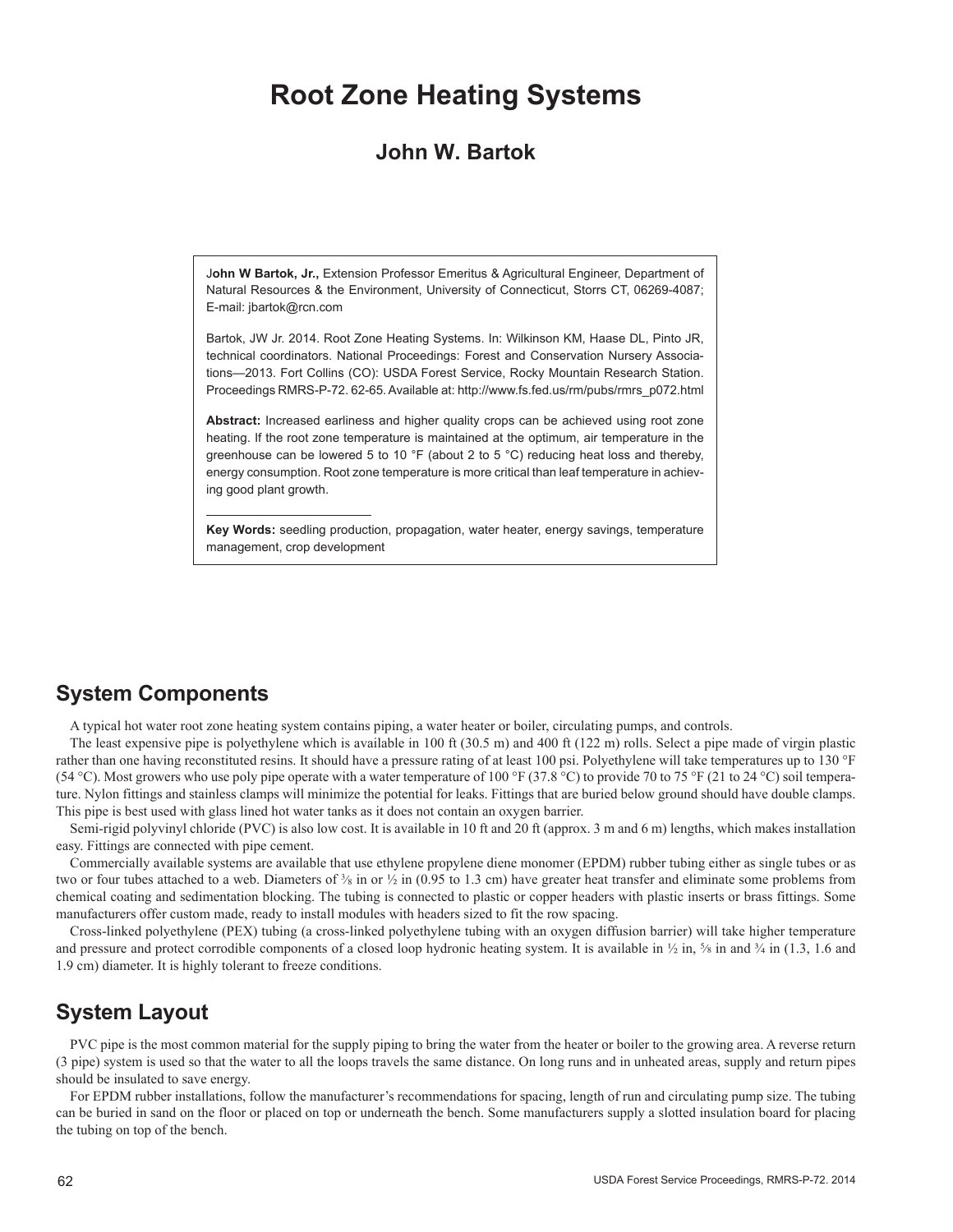For soil grown crops, placing the pipe 8 to 12 in (20 to 30.5 cm) deep will allow roto-tilling of the soil above it. This can be done by plowing a furrow and then laying the pipe in the bottom or purchasing a pipe-laying chisel that attaches to the drawbar of a tractor. For surface installation with bags or troughs, the pipe is laid on top of the ground plastic or weed barrier underneath the plants.

For benches, a 6 to 9 inch (15 to 23 cm) pipe spacing covered by 3 to 4 inches (7.6 to 10 cm) of sand will provide even temperature. The sand should be kept wet to transfer the heat and is usually covered with a sheet of plastic or weed barrier. An alternative arrangement consists of laying the pipe in the bottom of the bench and covering it with wire mesh and a layer of plastic. Some growers have attached the pipe underneath the bench to get it out of the way and to allow for better heat spread.

The pipe is installed as loops fed by a supply header with the other end connected to a return header. Using a reverse return system, the flow through each loop travels the same distance giving uniform heating (figure 1). Heat loss from plastic and rubber tubing is relatively slow so lengths up to 200 ft for  $\frac{1}{2}$  inch and 400 ft for  $\frac{3}{4}$  inch pipe will give good results with minimum friction loss. The size of the loops should be made as large as practical so that the header and pump size can remain small. To keep an even flow of water within the pipes and eliminate air pockets a flow rate of 2 and 2.5 gallons/minute (gpm) is used for the  $\frac{1}{2}$  inch and  $\frac{3}{4}$  inch pipe, respectively.

#### **Sizing the Heater**

For crops grown in rows in the soil or in bags with a single line of pipe under each row, you can estimate that it takes 10 Btu/linear foot of row length. For example, a 30 ft x 100 ft (9 x 30 m) greenhouse with 10 rows of plants would require 10,000 Btu/hr of heat (10 rows x 100 ft length x 10 Btu/hr/linear ft). Add about 10% to this total for heat loss from the supply pipes. The soil around the pipes needs to be kept moist to get good heat transfer.

Heat loss from beds or benches covered with plants growing in the soil is about 20 Btu/sq ft/hr and for beds or benches covered with flats, about 15 Btu/sq ft-hr. This is based on a water temperature of 100 °F (37.8 °C). Some manufacturers of rubber tubing recommend water temperature as high as  $140^{\circ}$ F (60 °C), which will increase heat transfer but may cause root damage on some crops.

#### **Heat Source**

A tank-type, domestic hot water heater (30,000 to 40,000 Btu/hr) fired by natural gas or propane will provide the root zone heat for 3,000 to 5,000 sq ft (279 to 465 sq m) of growing area (figure 2). Commercial water heaters fired by gas or oil are available in larger sizes. As the root zone heating system does not provide all the heat needed to keep the greenhouse warm on cold nights, a unit heater or other source of air heat is needed.



**Figure 1.** Typical reverse return pipe layout for floor or bench heat.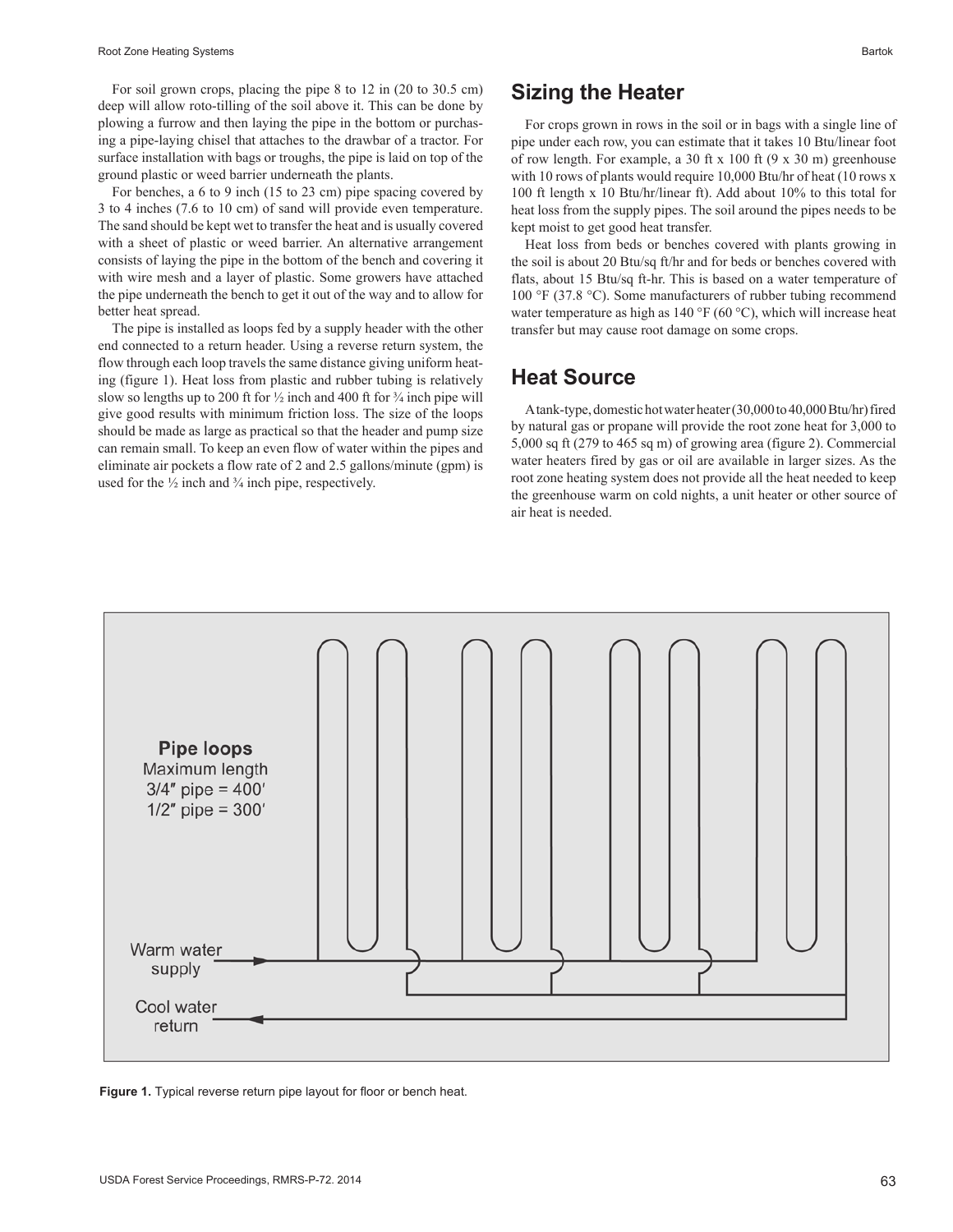

**Figure 2.** Piping schematic for bottom heat system.

In larger greenhouses, a boiler is usually installed that is large enough to provide both the root zone heat and the air heat. It is best if dual boilers are installed with 1/3 and 2/3 capacities. These can be staged to efficiently handle the heat needs over the entire year. The boiler water temperature is usually maintained at 180 to 200 °F (82 to 93 °C) during the coldest part of the year. A tempering valve installed in the supply line mixes the hot water and the returning cool water from the root zone piping to provide the 100 °F (37.8 °C) water for the system. Boilers are available in sizes from 50,000 Btu/hr and up.

# **System Plumbing**

All closed loop systems require the use of a pre-pressuring diaphragm expansion tank, an air eliminator and vent installed on the supply pipe as close to the hot water source as possible. Valves needed include a pressure relief valve, flow balancing valves, gate valves to isolate parts of the system, pressure reducing valves to fill the piping and zone valves to control individual sections of the system independently.

Water is moved through the system with circulating pumps. The flow rate is based on the number of loops per zone and the size of the piping (figure 3). For example, a system of  $10-200$  ft loops of  $\frac{1}{2}$  inch poly pipe will have a flow of 20 gallons/min (10 loops x 2 gpm/loop = 20 gpm). The pump needs to be able to overcome the friction loss in the system. For most root zone systems, a pump having the calculated capacity at a total of 15 to 20 feet of head will meet the system needs. Heat supplied from root zone systems depend on whether the pipe is in the soil or under flats of plants (figure 4). It also depends on whether the soil next to the pipe is moist. Moist soil transmits a greater amount of heat.

#### **Controls**

In the simplest system using a water heater, the thermostat on the tank is set at the desired root zone water temperature (usually 100°F/37.8°C). Return water from the loops goes back to the tank to be reheated. The same system can be used with most boilers by setting the aquastat that controls the output water temperature. Manufacturer's guidelines for minimum water temperature entering the boiler should be strictly followed. Where a boiler is used for space heating in addition to root zone heat, a higher temperature is usually desired and a mixing valve needed. In most areas of the US, root zone heat will provide less than 25% of the total greenhouse heat needs on the coldest night so an additional heat distribution system is needed. This can be fin or pipe radiation, water to air heat exchangers, or hot air furnaces.

Activation of the circulating pump is done with a sensor inserted in the soil or growing bag. An electronic thermostat is a good choice as the differential between on and off is only a degree or two. Most mechanical thermostats have a higher differential.

In larger greenhouse systems, the water in the supply lines to the root zone system may be circulated continuously. This maintains warm water near the growing area. Solenoid valves on each zone, activated by a sensor in the bed, control the flow to that zone.

## **Summary**

Root zone heat has proven to be an effective way to get better propagation and production. Energy savings due to a lower air temperature can be as much as 10% and help offset the cost of the system.